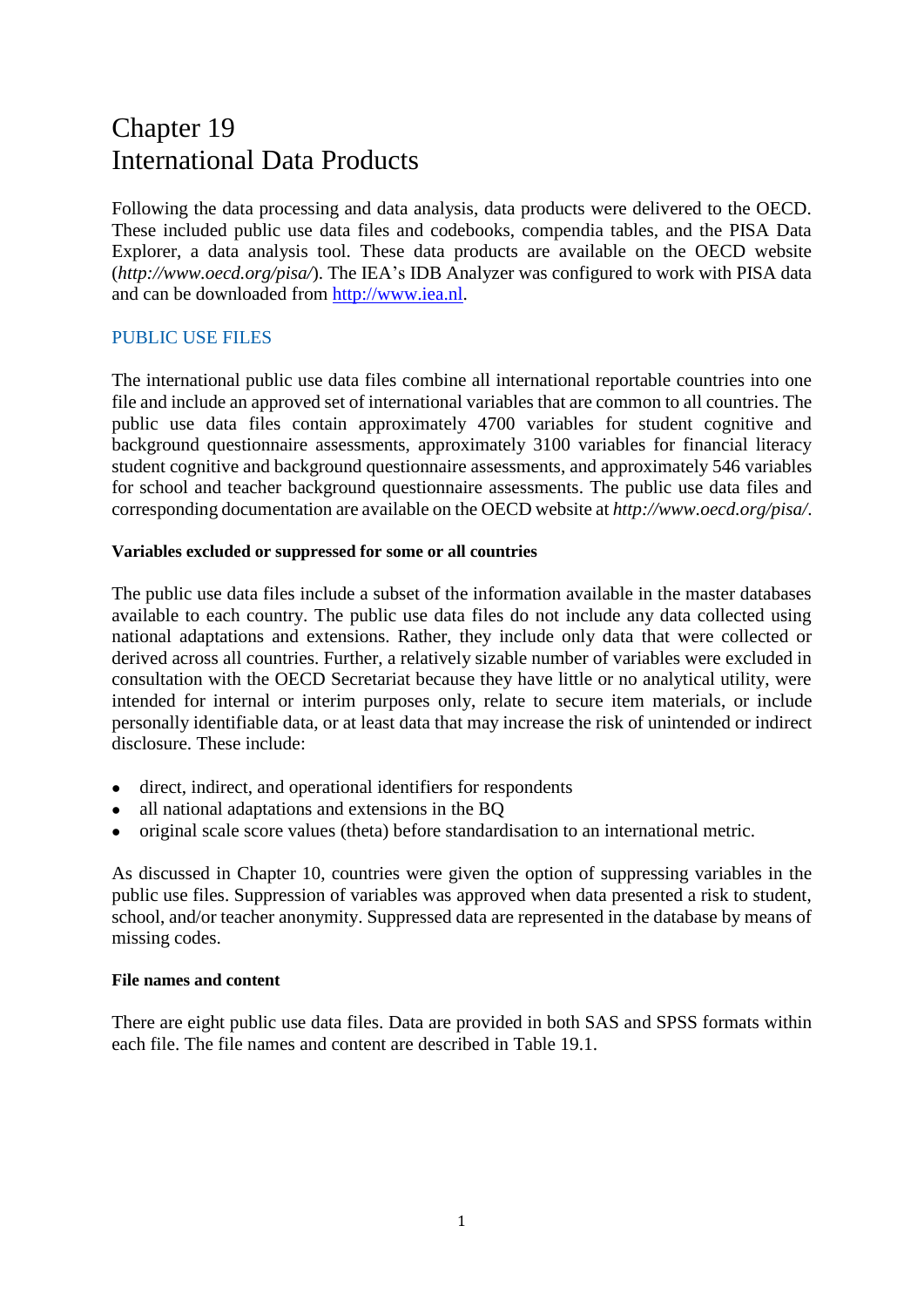# *Table 19.1 : PISA 2018 Public Use Data Files*

| FileName         |                                                          | <b>File Description</b> |                                |                    |                                 |     |     | <b>StQ</b> | <b>StQ</b><br>(FLit) | <b>ECQ</b> | PQ | <b>ScQ</b> |
|------------------|----------------------------------------------------------|-------------------------|--------------------------------|--------------------|---------------------------------|-----|-----|------------|----------------------|------------|----|------------|
| CY07_MSU_STU_QQQ | Student Questionnaire (Main Sample)                      |                         |                                |                    |                                 |     | Yes |            | Yes                  | Yes        |    |            |
| CY07 MSU STU COG | <b>Student Cognitive (Main Sample)</b>                   |                         |                                |                    |                                 |     |     |            |                      |            |    |            |
| CY07_MSU_STU_TIM | <b>Student Questionnaire Timing (Main Sample)</b>        |                         |                                |                    |                                 |     |     |            |                      |            |    |            |
| CY07_MSU_FLT_QQQ | Student Questionnaire (Financial Literacy)<br>Yes<br>Yes |                         |                                |                    |                                 |     |     |            |                      |            |    |            |
| CY07_MSU_FLT_COG | Student Cognitive (Financial Literacy)                   |                         |                                |                    |                                 |     |     |            |                      |            |    |            |
| CY07_MSU_FLT_TIM | <b>Student Questionnaire Timing (Financial Literacy)</b> |                         |                                |                    |                                 |     |     |            |                      |            |    |            |
| CY07_MSU_SCH     | <b>School Questionnaire</b>                              |                         |                                |                    |                                 |     |     |            |                      | Yes        |    |            |
| CY07_MSU_TCH     | <b>Teacher Questionnaire</b>                             |                         |                                |                    |                                 |     |     |            |                      |            |    |            |
| FileName         | <b>TQ</b>                                                | <b>ICTQ</b>             | <b>PV<sub>S</sub></b><br>(RSM) | <b>PVs</b><br>(RM) | <b>PV<sub>S</sub></b><br>(FLit) | IR  | TP  | Wgts       | <b>RWgts</b>         |            |    |            |
| CY07_MSU_STU_QQQ |                                                          | Yes                     | Yes                            |                    |                                 |     |     | Yes        | Yes                  |            |    |            |
| CY07_MSU_STU_COG |                                                          |                         |                                |                    |                                 | Yes | Yes | Yes        | Yes                  |            |    |            |
| CY07_MSU_STU_TIM |                                                          |                         |                                |                    |                                 |     | Yes |            |                      |            |    |            |
| CY07_MSU_FLT_QQQ |                                                          |                         |                                | Yes                | Yes                             |     |     | Yes        | Yes                  |            |    |            |
| CY07_MSU_FLT_COG |                                                          |                         |                                |                    |                                 | Yes | Yes | Yes        | Yes                  |            |    |            |
| CY07_MSU_FLT_TIM |                                                          |                         |                                |                    |                                 |     | Yes |            |                      |            |    |            |
| CY07_MSU_SCH     |                                                          |                         |                                |                    |                                 |     |     | Yes        |                      |            |    |            |
| CY07 MSU TCH     | Yes                                                      |                         |                                |                    |                                 |     |     |            |                      |            |    |            |

The description of the contents of the datafiles is as follows:

| Key         | Description                                                                         |
|-------------|-------------------------------------------------------------------------------------|
| <b>StQ</b>  | Student background questionnaire responses and derived variables                    |
| StQ (FLit)  | Student Financial Literacy background questionnaire responses and derived variables |
| ECQ         | Early Career Questionnaire responses and derived variables                          |
| PQ          | Parents Background Questionnaire and derived variables                              |
| ScQ         | School Background Questionnaire and derived variables                               |
| TQ          | Teacher Background Questionnaire and derived variables                              |
| <b>ICTQ</b> | Information and Communication Technology Questionnaire and derived variables        |
| PVs (RSM)   | Plausible Values for Reading, Math and Science (Main Sample)                        |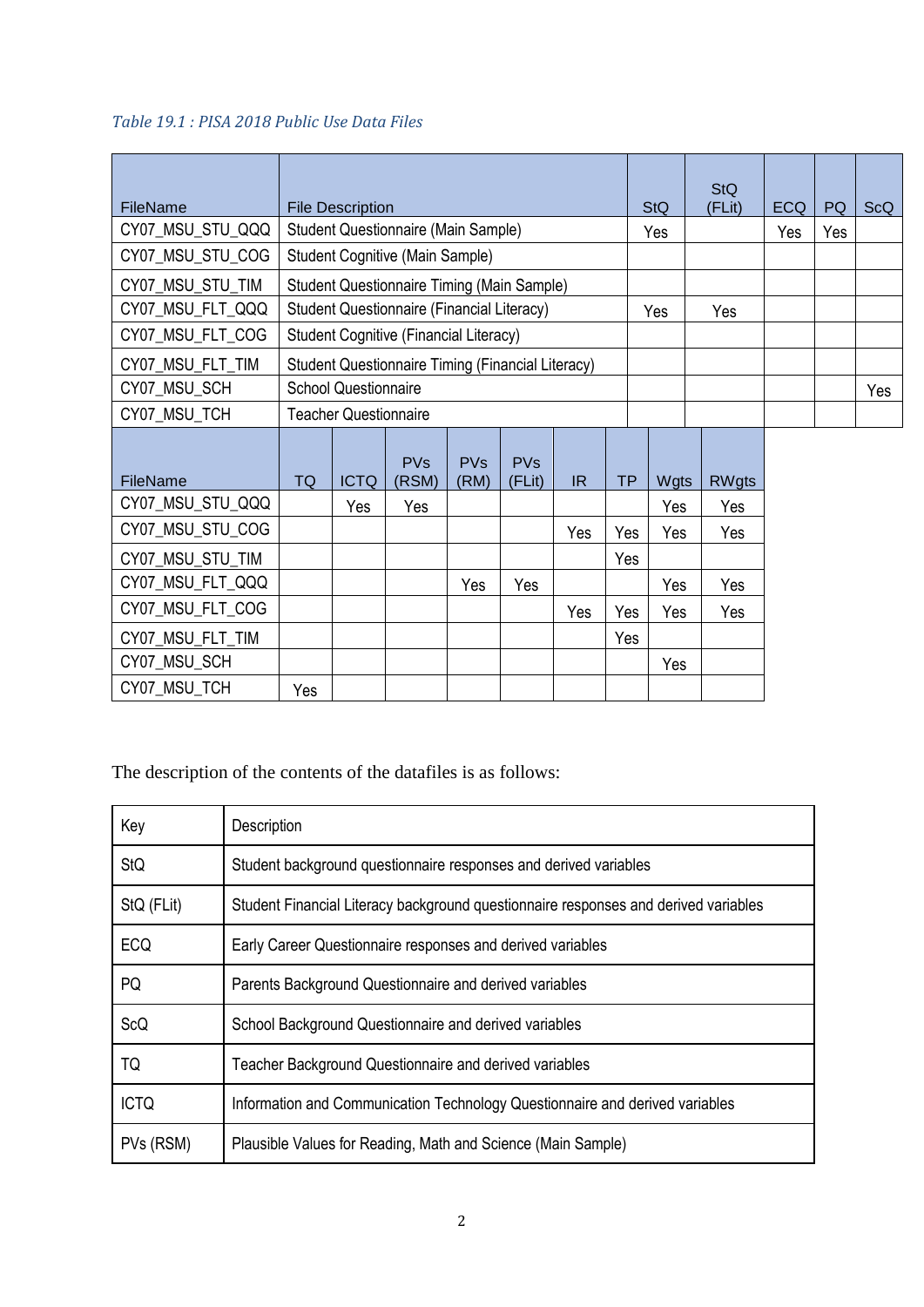| PVs (Read)   | Plausible Values for Reading Subscales (Main Sample)                                |  |  |  |  |
|--------------|-------------------------------------------------------------------------------------|--|--|--|--|
| PVs (RM)     | Plausible Values for Reading and Math (Financial Literacy Sample)                   |  |  |  |  |
| PVs (FLit)   | Plausible Values for Financial Literacy                                             |  |  |  |  |
| IR           | Cognitive Item Reponses (raw and scored responses)                                  |  |  |  |  |
| TP           | Timing and process data (number of actions, total time, time to first action, etc.) |  |  |  |  |
| Wgts         | Overall sampling weight                                                             |  |  |  |  |
| <b>RWgts</b> | Replicate sampling weights                                                          |  |  |  |  |

#### **Variables used in sampling, weighting and merging**

The following are sampling and weighting related variables included in the data files

*STRATUM*: The variable is created as a concatenation of a three-letter country code, a twodigit region identifier and a two-digit original stratum identifier.

*SENWT*: This is a normalised (senate) weight variable for analyses of student performance across a group of countries where contributions from each of the countries in the analysis are desired to be equal regardless of their population or sample size. The senate weight is a transformation of the full sampling weight adding to 5 000 within each country. This weight is only useful for student variables that do not contain missing values. Its application to other variables might be affected by its dependence on the patterns of missing data.

W\_FSTUWT: This is the full student sampling weight variable to be used when analyzing student level data.

W\_FSTURWT1 to W\_FSTURWT80: These are the replicate weights to be used in the calculation of sampling variance.

WVARSTRR: RANDOMIZED FINAL VARIANCE STRATUM (1-80)

UNIT: RANDOMLY ASSIGNED UNIT NUMBER

W\_SCHGRNRABWT: Grade nonresponse adjusted school base weight

The student and teacher data files can each be merged to the school data file using the variable *CNTSCHID*. *CNTSCHID* is the combination of the three-digit country code and a randomised five-digit number, making it unique across all countries. *CNTSCHID*, *CNTSTUID* (in the student file), and *CNTTCHID* (in the teacher file) have had their values randomised from the original order received from each country/economy, while still retaining the original student to school and teacher to school connection.

Student level data files can be merged using the variable CNTSTUID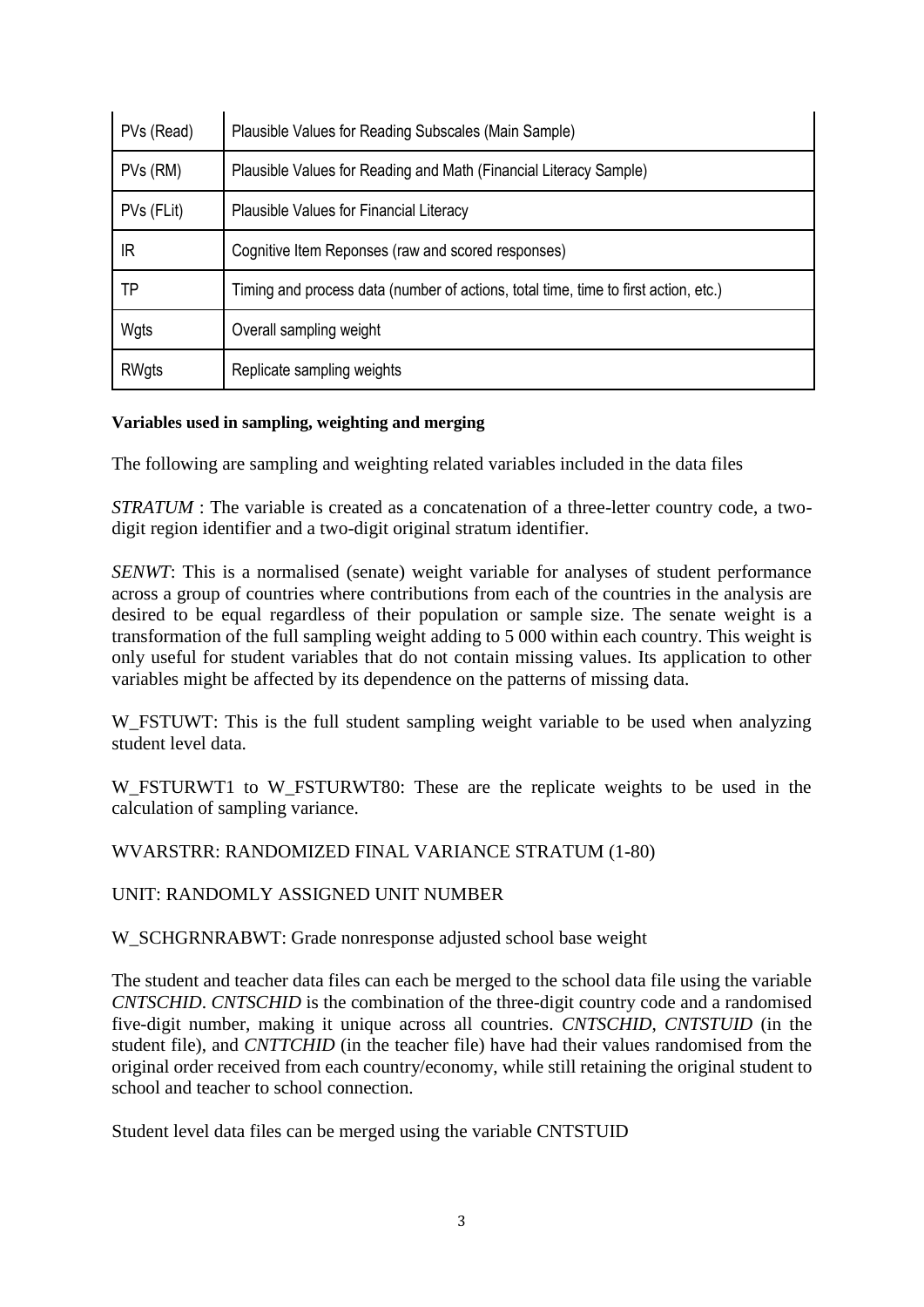#### **Missing code conventions**

Data for a variable can be missing for different reasons. The data files use different coding to represent missing data. Reasons for missing data can be one of the following:

- Missing/blank In the cognitive data, it is used to indicate the respondent was not presented the question according to the survey design or ended the assessment early and did not see the question. In the questionnaire data, it is only used to indicate that the respondent ended the assessment early or despite the opportunity, did not take the questionnaire.
- No response/omit The respondent had an opportunity to answer the question but did not respond. For derived variables, this can also indicate that data were incomplete for a component variable.
- Invalid Used to indicate a questionnaire item was suppressed by country request or that an answer was not conforming to the expected valid response options. For a paper-based questionnaire, it is used when the respondent indicated more than one choice for an exclusive-choice question. For a computer-based questionnaire, it is used when the response was not in an acceptable range of responses, e.g., the response to a question asking for a percentage was greater than 100.
- $\bullet$  Not applicable A response was provided even though the response to an earlier question directed the respondent to skip that question, or the response could not be determined due to a printing problem or torn booklet. In the questionnaire data, it is also used to indicate a response missing by design (i.e. the respondent was never given the opportunity to answer this question).
- Valid skip The question was not answered because a response to an earlier question directed the respondent to skip the question.

# CODEBOOKS FOR THE PISA 2018 PUBLIC USE DATA FILES

Included with the PISA 2018 main survey data products is a set of data codebooks in Excel format. The data codebook is a printable report containing descriptive information for each variable contained in a corresponding data file. The codebooks report frequencies and percentages for all variables that employ a value scheme for cognitive and questionnaire variables, as well as those that have been derived and/or added during data cleaning. The codebooks are available on the OECD website (*<http://www.oecd.org/pisa/>*).

The codebooks contain variable names, variable labels, values and value labels. Other metadata are provided, such as variable type (e.g., string or numeric) as well as precision/format. Additionally, the codebooks contain a range of values (minimum and maximum) for those numeric variables that do not employ a value scheme.

Codebooks for the main files are contained in the file CY07\_MSU\_CODEBOOK.XLSX in separate worksheets that correspond with the eight public-use data files described above.

# DATA COMPENDIA TABLES

Using the public use files as the source data, the compendia are sets of tables that provide percentages for both cognitive and background items. The compendia support public use file users so that they can gain knowledge of the contents of the data files and use the compendia results as reference for their quality control procedures for reading the data. The compendia are available on the OECD website (*<http://www.oecd.org/pisa/>*).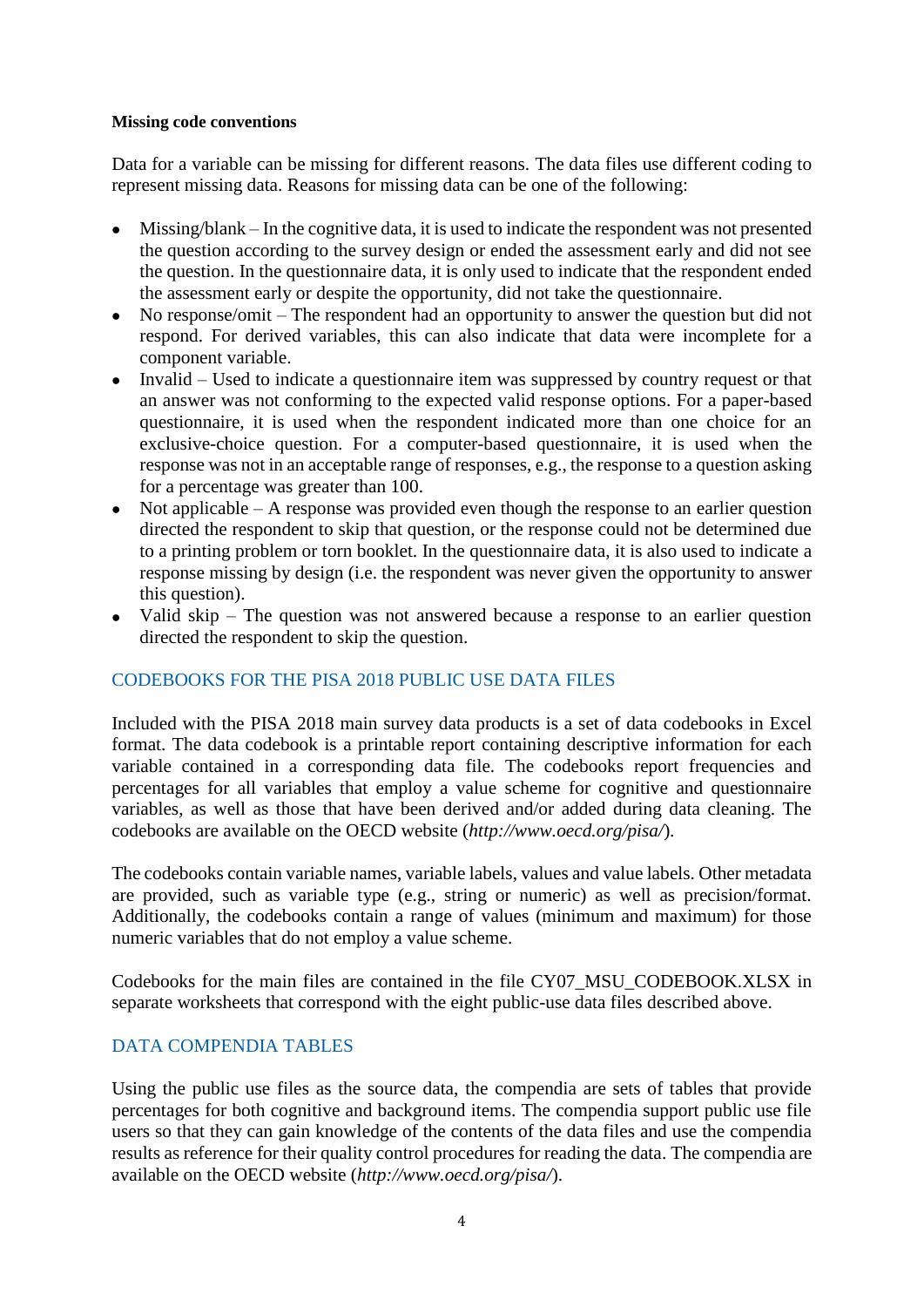Questionnaire compendia provide frequency distributions for the categorical variables collected through the questionnaires. Cognitive compendia provide the distribution of student responses for each test item. Results are provided in Excel format, separately for background questions and test items, and are further broken out by type of questionnaire and by domain, and by gender for cognitive compendia). Each Excel file contains multiple worksheets, with each worksheet corresponding to a single variable. The first worksheet in each file is a table of contents that contains a hyperlink to each variable so users can see at a glance which variables are available and can click to go directly to the desired data.

Separate tables are provided with percentage and percentile data for continuous background variables across all questionnaires.

All statistics are calculated using weighted data, with their corresponding standard errors taking into account sampling and measurement uncertainty. The OECD average is created from the 37 current OECD member countries.

# DATA ANALYSIS AND SOFTWARE TOOLS

Standard analytical packages for the social sciences and educational research do not readily recognise or support handling the complex PISA sample and assessment design. This gap is filled by the two software tools made available to assist database users to access and analyse PISA data and produce basic analysis outputs: the PISA Data Explorer (PDX) and the IEA's IDB Analyzer. Each of these two software tools addresses a slightly different set of needs. While the PDX is a web-based application that allows relatively easy calculation of means, totals and proportions, the IEA's IDB Analyzer, used in conjunction with the PUFs, allows unit record access to the public use database and the opportunity to conduct analysis offline, derive additional variables, and produce various estimates for further use and reporting. The PDX and IEA's IDB Analyzer are described in turn in the remainder of this chapter.

#### **PISA Data Explorer (PDX)**

The PDX is a web-based application that allows the user to query an OECD hosted, secure, PISA International Database via a web browser. In addition to the PISA 2018 micro-data, the PDX database contains micro-data from previous cycle PISA international that was released in public use files. The PDX is available on the OECD website (*<http://www.oecd.org/pisa/>*). Using the PDX, the user can navigate, analyse, and produce report quality tables and graphics.

The database underlying the PDX is populated using the public use files that include more than 2.4 million unique student records across seven PISA cycles. Over 5,000 variables across seven assessment cycles and more than 100 countries and adjudicated subregions are available for analysis. Because certain variables that are included in the public use file (PUF) for secondary analysis are not informative as part of the PDX, they are not included in the PDX database. The majority of variables included only in the PUF relate to the individual cognitive item scores and timing and process information.

The PDX can be used to compute a diverse range of statistics including, but not limited to, means, standard deviations, standard errors, percentages by subgroup, percentages by performance levels and percentiles. All statistics are computed taking into account the sampling and assessment design. In addition, the PDX has the capability of conducting significance testing between statistics from different groups and displaying the results in graphical form.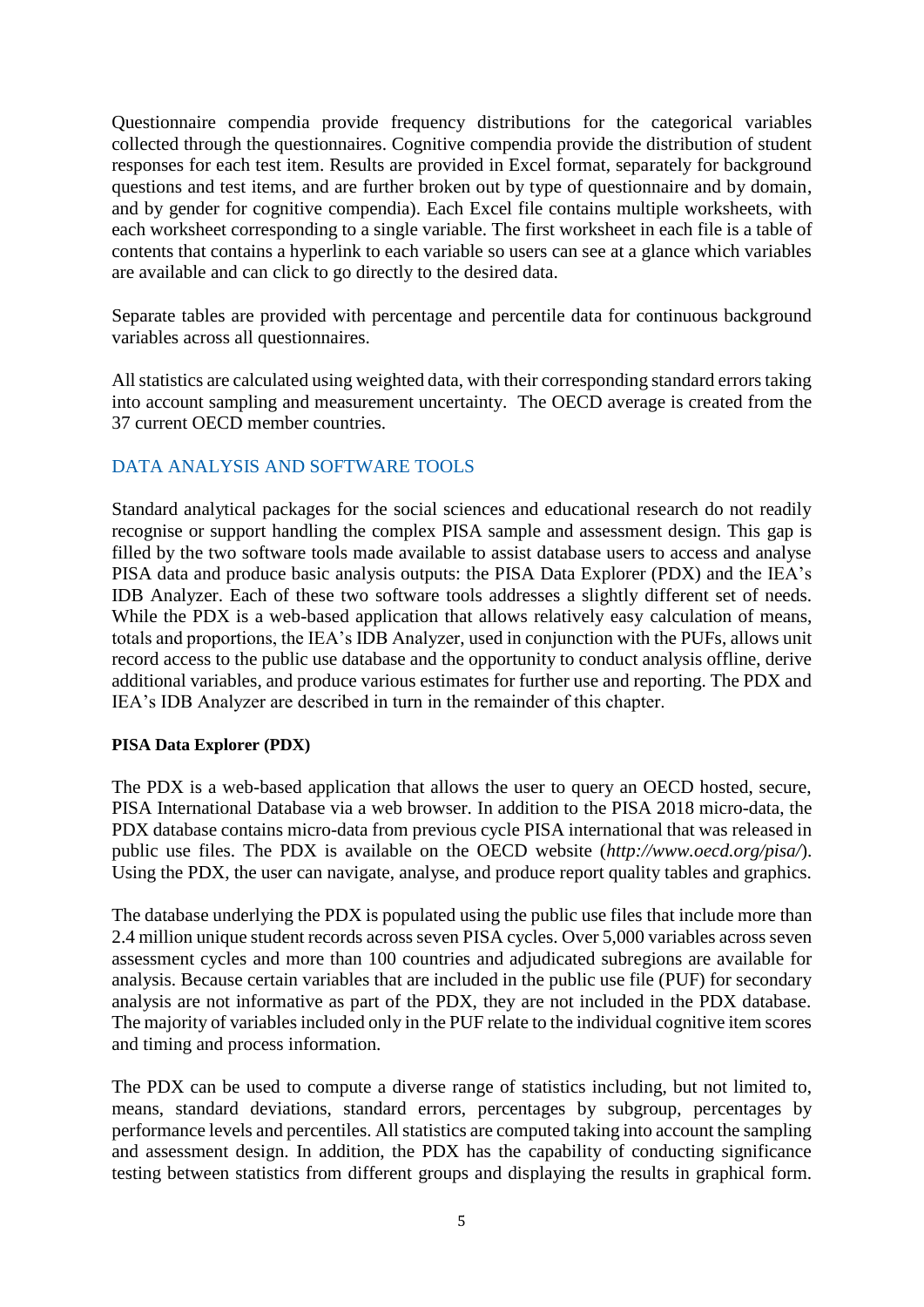Results from the PDX can be directly exported and saved in Microsoft Word, Microsoft Excel and HTML formats.

In the PISA Data Explorer, the OECD average is created from the 37 current OECD member countries. The same 37 countries are used to create the OECD average for all previous PISA cycles of data.

Because it is web-based, and processing takes place on a central server, the PDX can be accessed and used with computers that meet fairly simple requirements. The user's computer is used only to create a request or data query, submit the request to a central server where processing takes place, and then receive and display back the results in a user friendly and publication ready format.

A typical query consists of the user selecting the domain(s), jurisdiction(s), and variable(s) of interest. Then the user proceeds to select the statistics of interest and format the table. Statistics are calculated for each of the subgroups defined by the variable or variables, for one variable at a time or in cross-tabulation mode. In addition, the user is able to collapse categories for each of these variables and used the collapsed categories in the analysis. All statistics are calculated using weighted data, with their corresponding standard errors taking into account sampling and measurement uncertainty. The user has the option to select whether the standard errors are displayed in the table or not, as well as the precision with which the statistics are displayed. The results can then be displayed in a table or in a graphic.

Regardless of whether the results are displayed in a table or graphic mode, the results can be saved or exported for further post-processing or for inclusion in an external document.

A significance test module allows the user to specify significance testing to be done between subgroup means, percentages and percentiles, within and across cycles, while implementing necessary adjustments that take into account the sample and test design, as well as adjustment for multiple comparisons. Significance test results can be displayed in table or in graphic format.

Table results can be easily exported and manipulated using spreadsheet software, allowing the user to customise the titles and legends of the tables, and to do any required post processing. Likewise, the graphic results can also be exported to be included in documents and used in reports and presentations.

The web application is compatible with many widely used browsers including Internet Explorer 10 and higher, Firefox 3.0 and higher, Google Chrome, and Safari. Target screen resolution is 1024x768. To fully take advantage of the PDX, users should enable JavaScript and pop-ups in

# IEA'S INTERNATIONAL DATABASE ANALYZER

The IEA International Database Analyzer (IDB Analyzer) is an application developed by the IEA - Hamburg, that can be used to analyse data from most major large-scale assessment surveys, including those conducted by OECD, such as PISA. Originally designed for IEA's international large-scale assessments, it is also capable of working with national assessments such as the US National Assessment of Educational Progress (NAEP).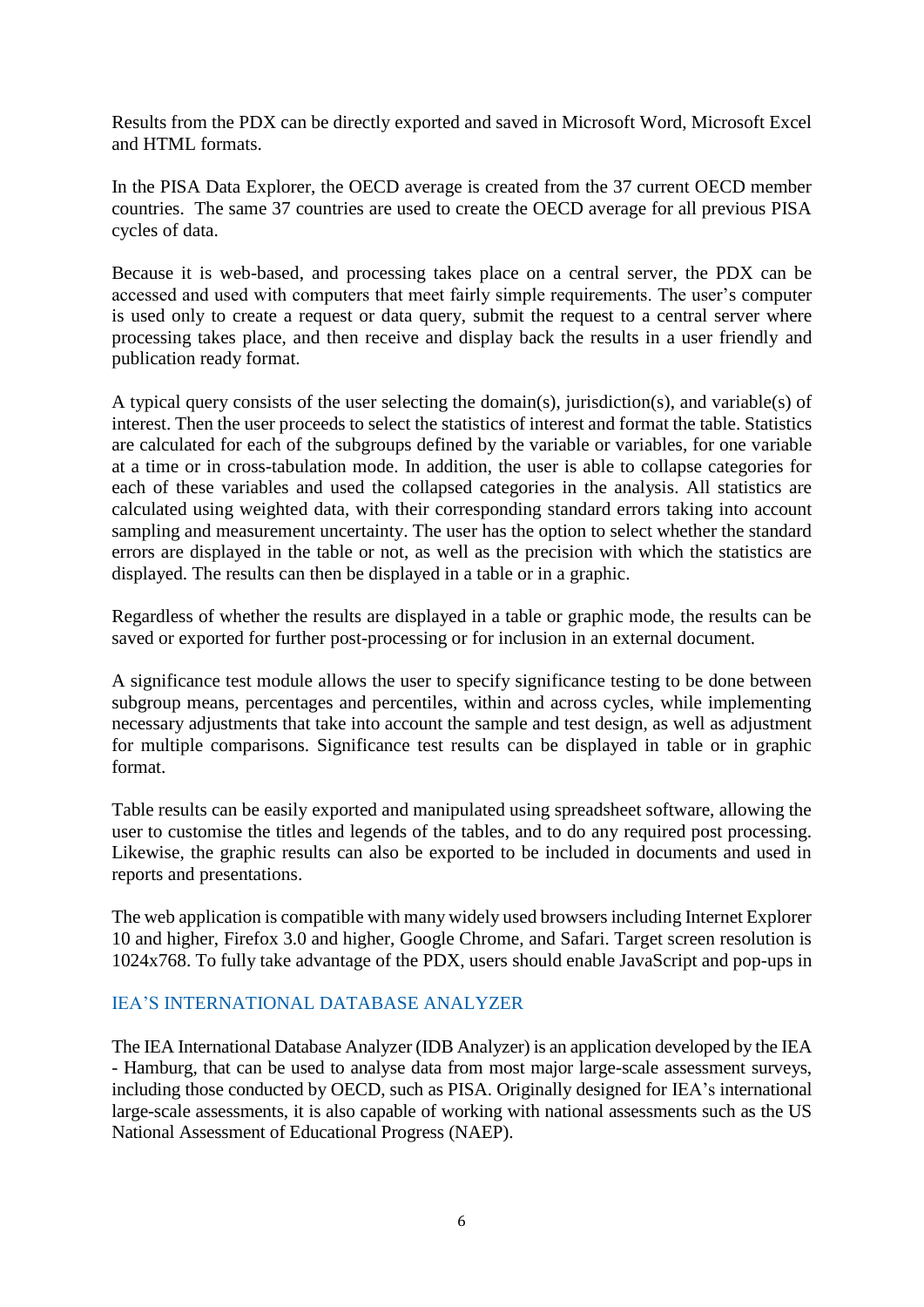The IDB Analyzer creates SPSS or SAS syntax that can be used to perform analysis with these international databases. It generates SPSS or SAS syntax that takes into account information from the sampling design in the computation of sampling variance, and handles the plausible values. The code generated by the IDB Analyzer enables the user to compute descriptive statistics and conduct statistical hypothesis testing among groups in the population without having to write any programming code.

The IDB Analyzer is licensed free of cost, not sold, and is for use only in accordance with the terms of the licensing agreement. While anyone can use the software for free, users do not have ownership of the software itself or its components, including the SPSS and SAS macros, and users are only authorised to use the SPSS and SAS macros in combination with the IDB Analyzer, unless explicitly authorised by the IEA. The software and license expire at the end of each calendar year, when the user will again have to download and reinstall the most current version of the software, and agree to the new license. A complete copy of the licensing agreement is included in the Appendix of the Help Manual of the IDB Analyzer.

The analysis module of the IDB Analyzer provides procedures for the computation of means, percentages, standard deviations, correlations, and regression coefficients (linear and logistic) for any variable of interest overall for a country, and for specific subgroups within a country. It also computes percentages of people in the population that are within, at, or above benchmarks of performance or within user-defined cut points in the proficiency distribution, percentiles based on the achievement scale, or any other continuous variable.

The analysis module can be used to analyse data files from PISA. The following analyses can be performed with the analysis module:

- Percentages and means: Computes percentages, means, design effects and standard deviations for selected variables by subgroups defined by the user. The percent of missing responses is included in the output. It also computes t-test statistics of group mean differences taking into account sample dependency.
- Percentages only: Computes percentages by subgroups defined by the user.
- Linear regression: Computes linear regression coefficients for selected variables predicting a dependent variable by subgroups defined by the user. The IDB Analyzer has the capability of including plausible values as dependent or independent variables in the linear regression equation. It also has the capability of contrast coding categorical variables (dummy or effect) and including them in the linear regression equation.
- Logistic regression: Computes logistic regression coefficients for selected variables predicting a dependent dichotomous variable, by subgroups defined by the user. The IDB Analyzer has the capability of including plausible values as independent variables in the logistic regression equation. It also has the capability of contrast coding categorical variables and including them in the logistic regression equation. When used with SAS, the user can also specify multinomial logistic regression models.
- Benchmarks: Computes percent of the population meeting a set of user-specified performance or achievement benchmarks by subgroups defined by the user. It computes these percentages in two modes: cumulative (percent of the population at or above given points in the distribution) or discrete (percent of the population within given points of the distribution). It can also compute the mean of an analysis variable for those at a particular achievement level when the discrete option is selected.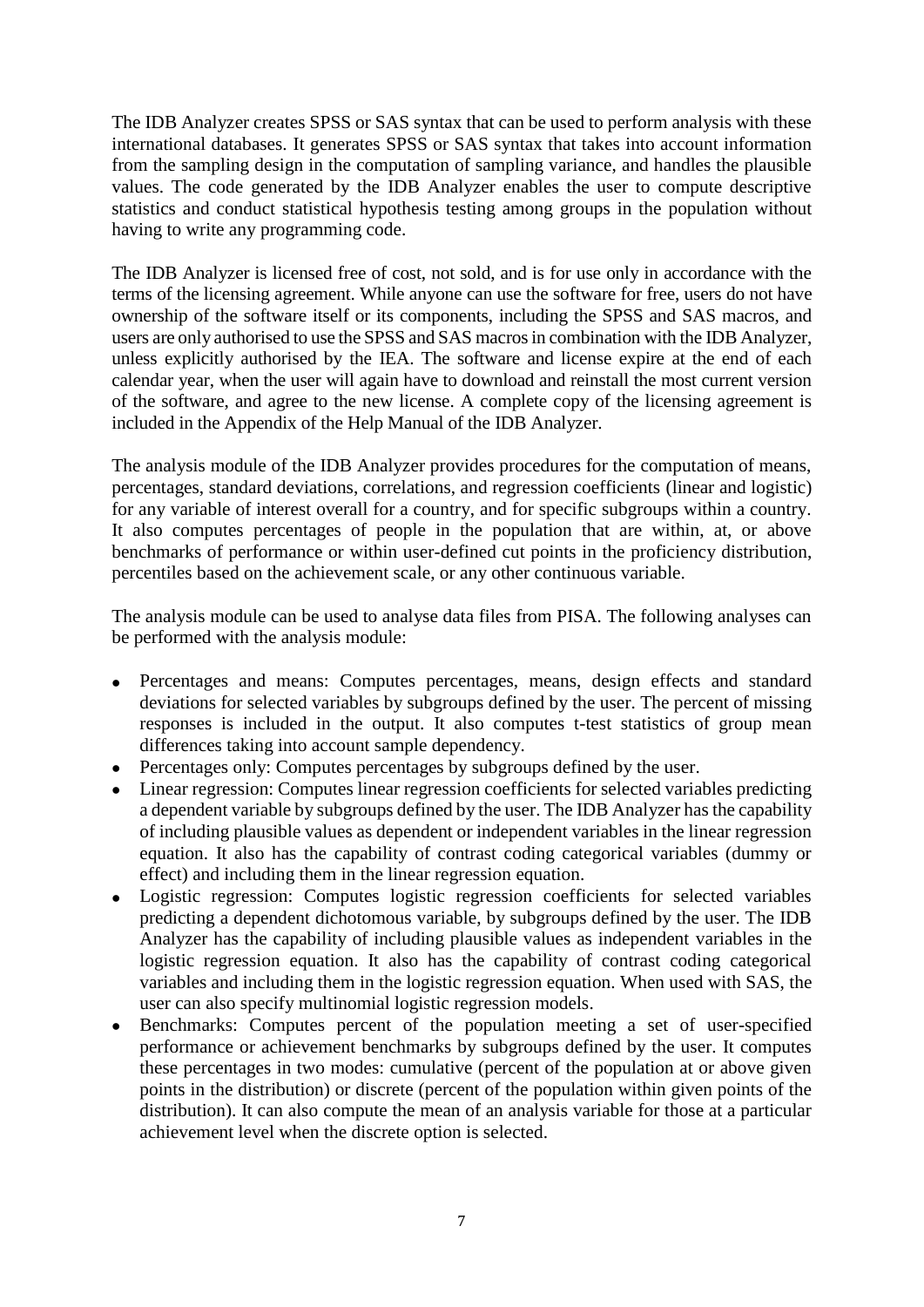- Correlations: Computes correlation for selected variables by subgroups defined by the grouping variable(s). The IDB Analyzer is capable of computing the correlation between sets of plausible values.
- Percentiles: Computes the score points that separate a given proportion of the distribution of scores by subgroups defined by the grouping variable(s).

When calculating these statistics, the IDB Analyzer has the capability of using any continuous or categorical variable in the database or make use of scores in the form of plausible values. When using plausible values, the IDB Analyzer generates SPSS or SAS code that takes into account the multiple imputation methodology in the calculation of the variance for statistics, as it applies to the corresponding study.

The IDB Analyzer is configured to recognize the data structure from current PISA data (using 10 plausible values), as well as legacy PISA data (using 5 plausible values) and analyse the data accordingly.

# POPULATION AND QUALITY CHECK OF THE PISA DATA EXPLORER

The process to populate the PISA Data Explorer database and confirm the results it produces is summarised in Figure 19.1 below. This process was applied separately to the data from each country.



#### *Figure 19.1 : PISA database population and quality control*

The Base SPSS file contained the data as forwarded to the appropriate country for its analysis and reporting.

The Add\_Data procedure performed two functions. The first was conditional on whether a country provided supplemental data that was collected or derived and merged these data with the Base file. The second function created two files from the enhanced Base file: an ASCII text rectangular file containing the data values extracted from the Base file and an XML file containing information about the extracted data variables (location, format, labels). This Data Set Layout (DSL) XML is structured in a proprietary ETS schema.